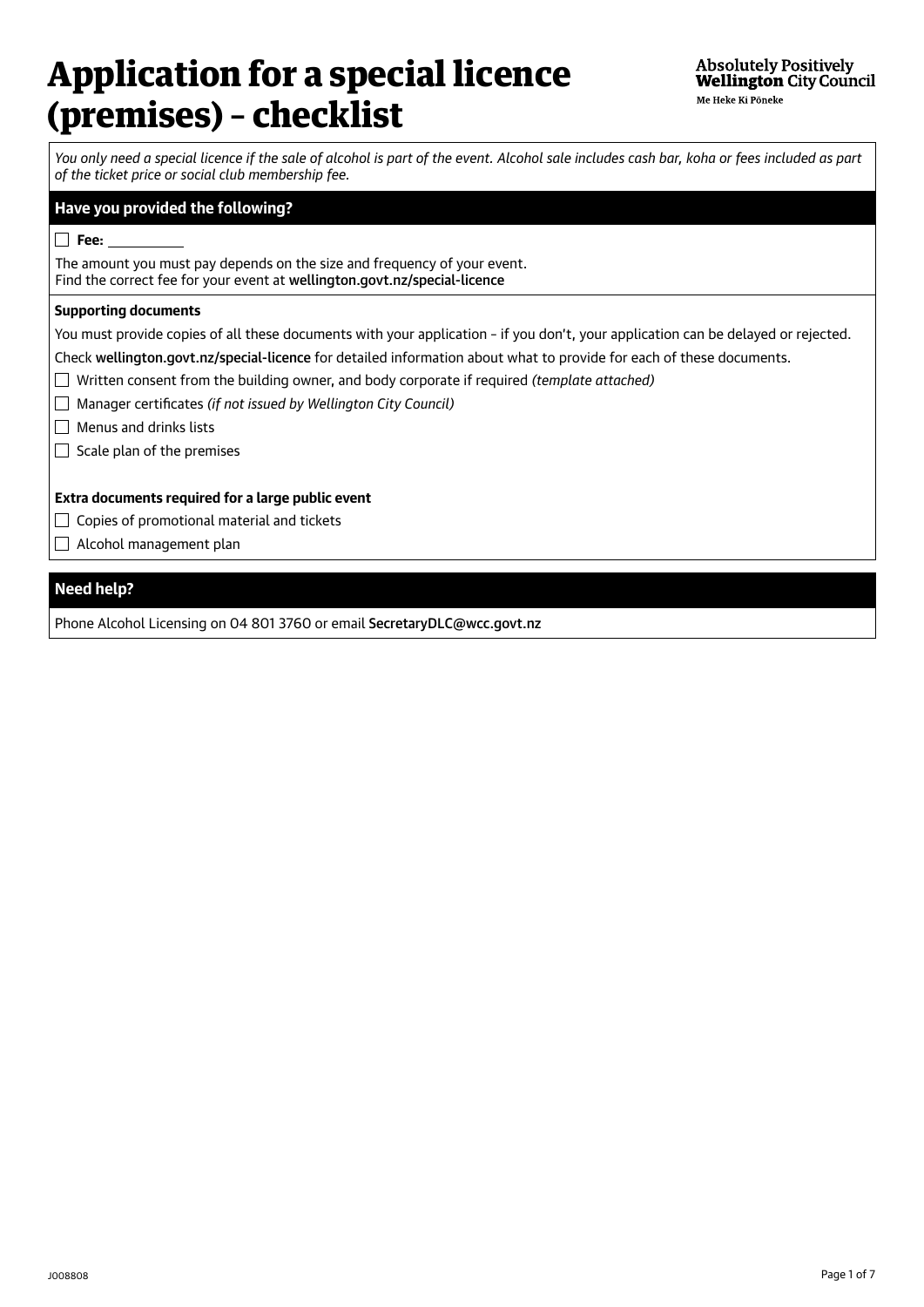# Application for a special licence (premises)

# **Section 138, Sale and Supply of Alcohol Act 2012**

To: The Secretary District Licensing Committee PO Box 2199 Wellington 6140

## **Please PRINT clearly.**

| <b>Applicant details</b>                                                                                                                                                                                                                                                                                                                                                                                            |              |  |  |  |  |
|---------------------------------------------------------------------------------------------------------------------------------------------------------------------------------------------------------------------------------------------------------------------------------------------------------------------------------------------------------------------------------------------------------------------|--------------|--|--|--|--|
| Full legal name/s of the person/s or company who will receive any proceeds from alcohol or ticket sales (list any other names,<br>including a maiden name, you may be known by):                                                                                                                                                                                                                                    |              |  |  |  |  |
|                                                                                                                                                                                                                                                                                                                                                                                                                     |              |  |  |  |  |
| Date(s) of birth (if individual or a partnership):                                                                                                                                                                                                                                                                                                                                                                  |              |  |  |  |  |
| Postal address for service of documents:                                                                                                                                                                                                                                                                                                                                                                            |              |  |  |  |  |
|                                                                                                                                                                                                                                                                                                                                                                                                                     | Postcode:    |  |  |  |  |
| <b>Contact details</b>                                                                                                                                                                                                                                                                                                                                                                                              |              |  |  |  |  |
| Name of daytime contact:                                                                                                                                                                                                                                                                                                                                                                                            |              |  |  |  |  |
| Phone number(s):                                                                                                                                                                                                                                                                                                                                                                                                    |              |  |  |  |  |
| Email (this is our preferred way of contacting you):                                                                                                                                                                                                                                                                                                                                                                |              |  |  |  |  |
| If applicable, list the applicant's criminal convictions (except offences to which the Criminal Records (Clean Slate) Act 2004 applies).<br>State the type and date of each conviction:                                                                                                                                                                                                                             |              |  |  |  |  |
| You must apply at least 20 working days before your event starts. If you haven't applied in time, you must provide a reason<br>for why you didn't know you needed to lodge your application earlier. The District Licensing Committee (DLC) will consider the<br>reason you give before deciding whether to allow your application to proceed. In some cases, a request to lodge a late application<br>is declined. |              |  |  |  |  |
| Full name of any duty manager(s) / nominated person(s) in charge of the supply of alcohol at the event. If you will have<br>certificated duty managers, provide their certificate numbers and expiry dates.                                                                                                                                                                                                         |              |  |  |  |  |
| Name:                                                                                                                                                                                                                                                                                                                                                                                                               |              |  |  |  |  |
| Certificate number:                                                                                                                                                                                                                                                                                                                                                                                                 | Expiry date: |  |  |  |  |
| Name:                                                                                                                                                                                                                                                                                                                                                                                                               |              |  |  |  |  |
| Certificate number:                                                                                                                                                                                                                                                                                                                                                                                                 | Expiry date: |  |  |  |  |
| Name:                                                                                                                                                                                                                                                                                                                                                                                                               |              |  |  |  |  |
| Certificate number:                                                                                                                                                                                                                                                                                                                                                                                                 | Expiry date: |  |  |  |  |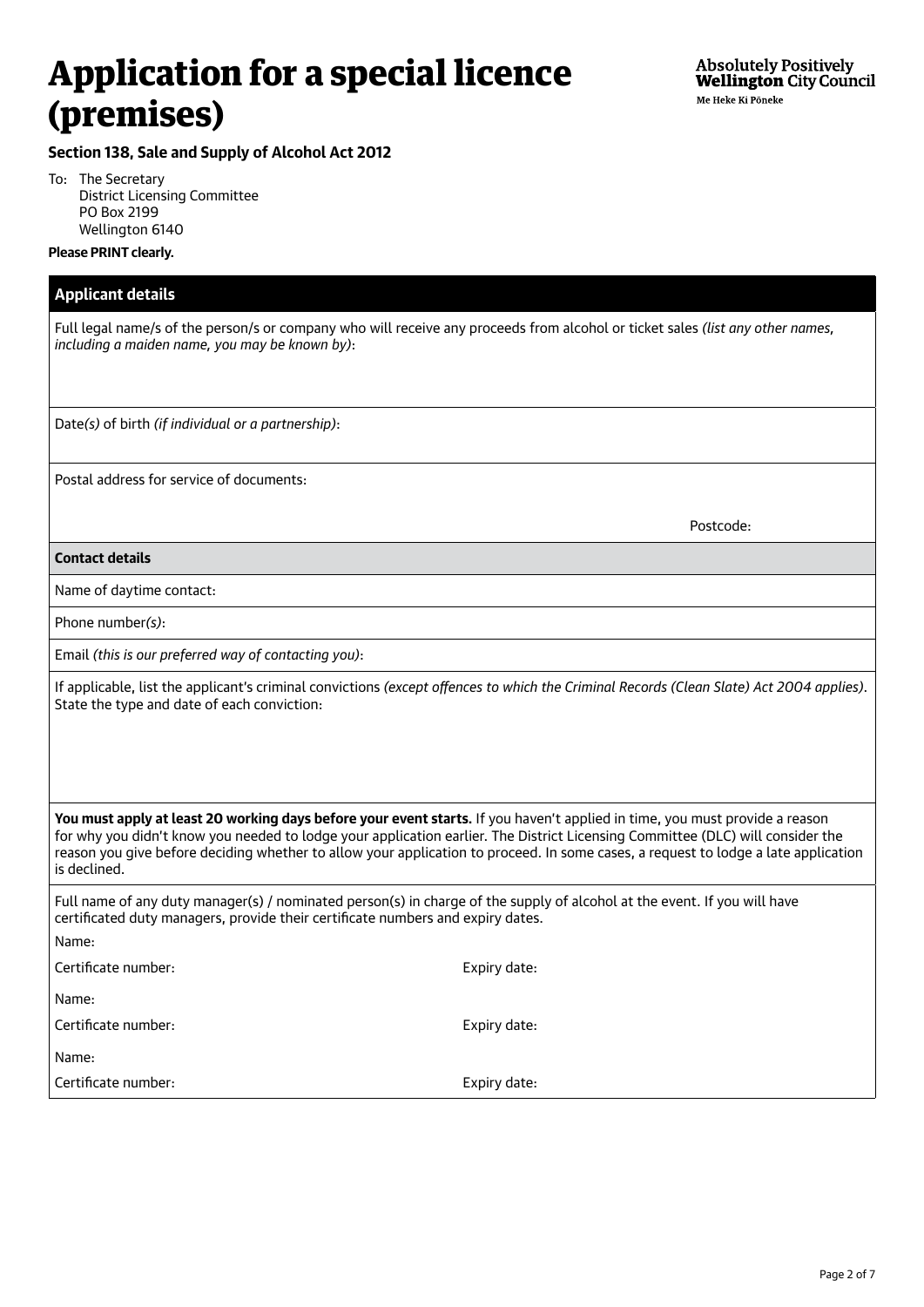| Applicant status. The applicant must be a legally recognised entity, for example, schools and churches must apply as the<br>appropriate governing body (such as board of trustees, registered charity): |  |  |  |  |
|---------------------------------------------------------------------------------------------------------------------------------------------------------------------------------------------------------|--|--|--|--|
| $\Box$ Individual                                                                                                                                                                                       |  |  |  |  |
| Private Company<br>$\overline{\phantom{0}}$                                                                                                                                                             |  |  |  |  |
| $\Box$ Partnership                                                                                                                                                                                      |  |  |  |  |
| Body corporate<br>$\Box$                                                                                                                                                                                |  |  |  |  |
| Public company<br>$\Box$                                                                                                                                                                                |  |  |  |  |
| Club<br>$\blacksquare$                                                                                                                                                                                  |  |  |  |  |
| Trustee<br>$\sim$                                                                                                                                                                                       |  |  |  |  |
| Local authority<br>$\overline{\phantom{a}}$                                                                                                                                                             |  |  |  |  |
|                                                                                                                                                                                                         |  |  |  |  |
| Licensing trust<br>$\overline{\phantom{0}}$                                                                                                                                                             |  |  |  |  |
| Government Department or other instrument of the Crown<br>$\overline{\phantom{a}}$<br>Manager under the Protection of Personal and Property Rights Act 1988                                             |  |  |  |  |
| $\mathcal{L}_{\mathcal{A}}$<br>Board, organisation or other body<br>$\sim$                                                                                                                              |  |  |  |  |
|                                                                                                                                                                                                         |  |  |  |  |
| For an incorporated body, which Act is it incorporated under (for example, Incorporated Societies Act):                                                                                                 |  |  |  |  |
|                                                                                                                                                                                                         |  |  |  |  |
|                                                                                                                                                                                                         |  |  |  |  |
| Is a licence already held for this premises?                                                                                                                                                            |  |  |  |  |
| $\Box$ No<br>$\Box$ Yes                                                                                                                                                                                 |  |  |  |  |
| If yes, state the type and number of licence held                                                                                                                                                       |  |  |  |  |
| Licence number:<br>Licence type:                                                                                                                                                                        |  |  |  |  |
| Has the applicant held a special licence before?                                                                                                                                                        |  |  |  |  |
|                                                                                                                                                                                                         |  |  |  |  |
|                                                                                                                                                                                                         |  |  |  |  |
| $\Box$ Yes<br>$\Box$ No                                                                                                                                                                                 |  |  |  |  |
| If yes, please provide details:                                                                                                                                                                         |  |  |  |  |
|                                                                                                                                                                                                         |  |  |  |  |
|                                                                                                                                                                                                         |  |  |  |  |
| Type of special licence applied for:                                                                                                                                                                    |  |  |  |  |
| On-site - where alcohol is to be consumed on the premises                                                                                                                                               |  |  |  |  |
| Off-site - where alcohol is to be taken off the premises                                                                                                                                                |  |  |  |  |
| On and off-site                                                                                                                                                                                         |  |  |  |  |
|                                                                                                                                                                                                         |  |  |  |  |
| <b>Premises details</b>                                                                                                                                                                                 |  |  |  |  |
| Address:                                                                                                                                                                                                |  |  |  |  |
|                                                                                                                                                                                                         |  |  |  |  |
|                                                                                                                                                                                                         |  |  |  |  |
|                                                                                                                                                                                                         |  |  |  |  |
| Trading name or name of building:                                                                                                                                                                       |  |  |  |  |
| Does the applicant own the premises?                                                                                                                                                                    |  |  |  |  |
| $\Box$ No<br>$\Box$ Yes                                                                                                                                                                                 |  |  |  |  |
| If no, provide the full name, address, email and phone number of the owner:                                                                                                                             |  |  |  |  |
|                                                                                                                                                                                                         |  |  |  |  |
|                                                                                                                                                                                                         |  |  |  |  |
|                                                                                                                                                                                                         |  |  |  |  |
| How long has the premises been rented/hired for?                                                                                                                                                        |  |  |  |  |
| Is building work required at the venue or marquee prior to the event?                                                                                                                                   |  |  |  |  |
| $\square$ Yes<br>$\Box$ No                                                                                                                                                                              |  |  |  |  |
| If yes, describe the work and any consents you may have:                                                                                                                                                |  |  |  |  |
|                                                                                                                                                                                                         |  |  |  |  |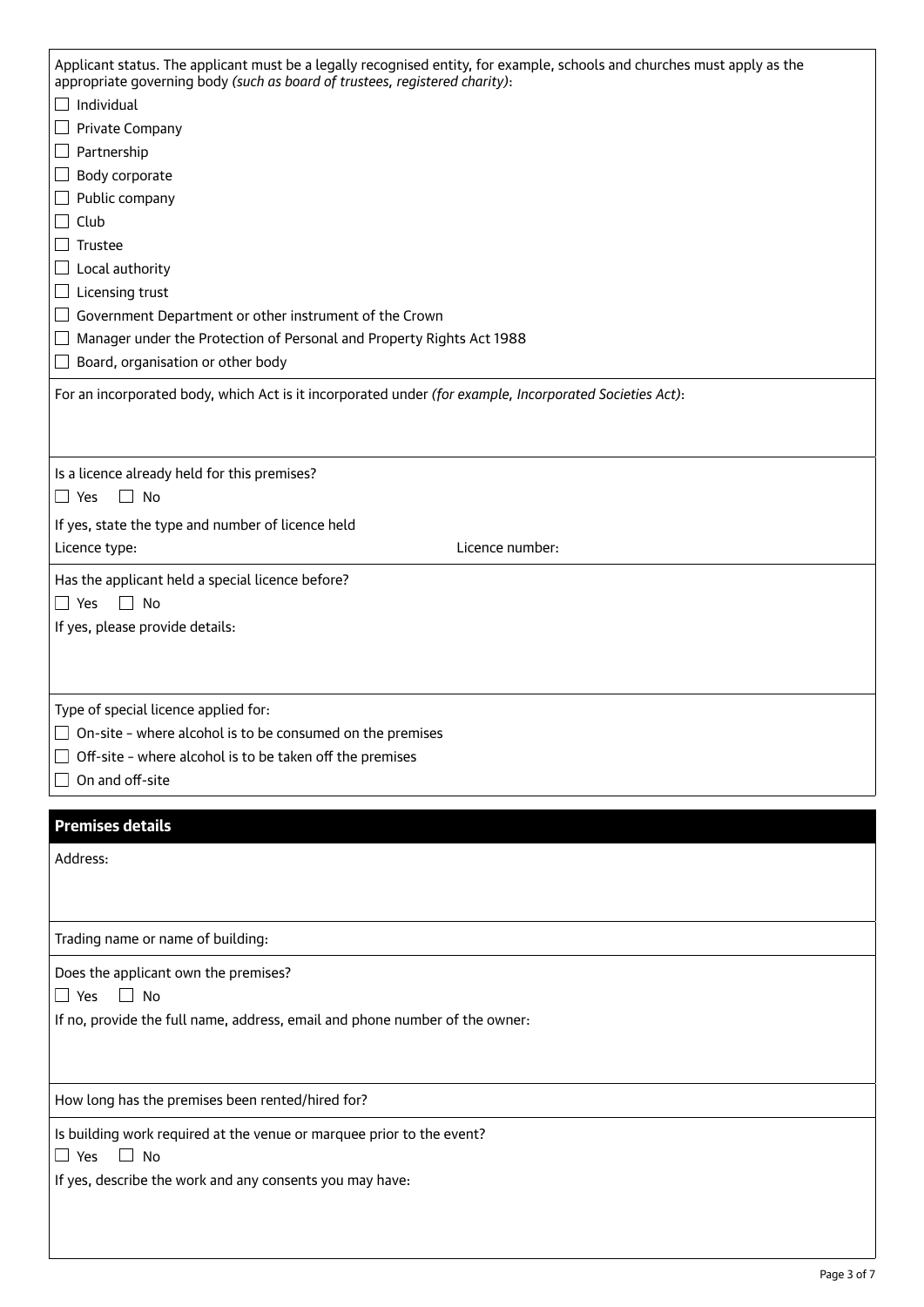How many people can the premises hold under the fire evacuation scheme? *(It is your responsibility to find out before filling in this application.)*

Tick the box if the premises will have:

A supervised area *(under-18s must be with a parent or guardian)*

A restricted area *(no under-18s allowed)*

 $\Box$  No designated areas

Supervised and restricted areas must be shown clearly on your scale plan of the premises.

### **Event details**

Event name:

Describe the event:

Event date/s:

Dates and times when alcohol is to be sold *(use a separate sheet if necessary)*:

How many people do you think will attend your event*(s)*?

What ages are the people who will attend?

What types of people will attend the event*(s) (for example, members of the public, friends, club members)*?

What will happen during the event*(s) (for example, DJ, dancing, prizegiving speeches, lunch, dinner)*?

If there is to be entertainment, what time*(s)* will it start and finish?

How do people gain entry to the event*(s)*?

- $\Box$  Pre-sold tickets
- $\Box$  Tickets sold on the day
- $\Box$  Door sales

 $\Box$  Invitation

 $\Box$  No tickets sold

How will alcohol be sold to people attending the event?

**Reminder: You only need a special licence if alcohol will be sold. Contact Alcohol Licensing if you are unsure.**

 $\Box$  Cash bar

 $\Box$  Ticket

 $\Box$  Koha

 $\Box$  Other: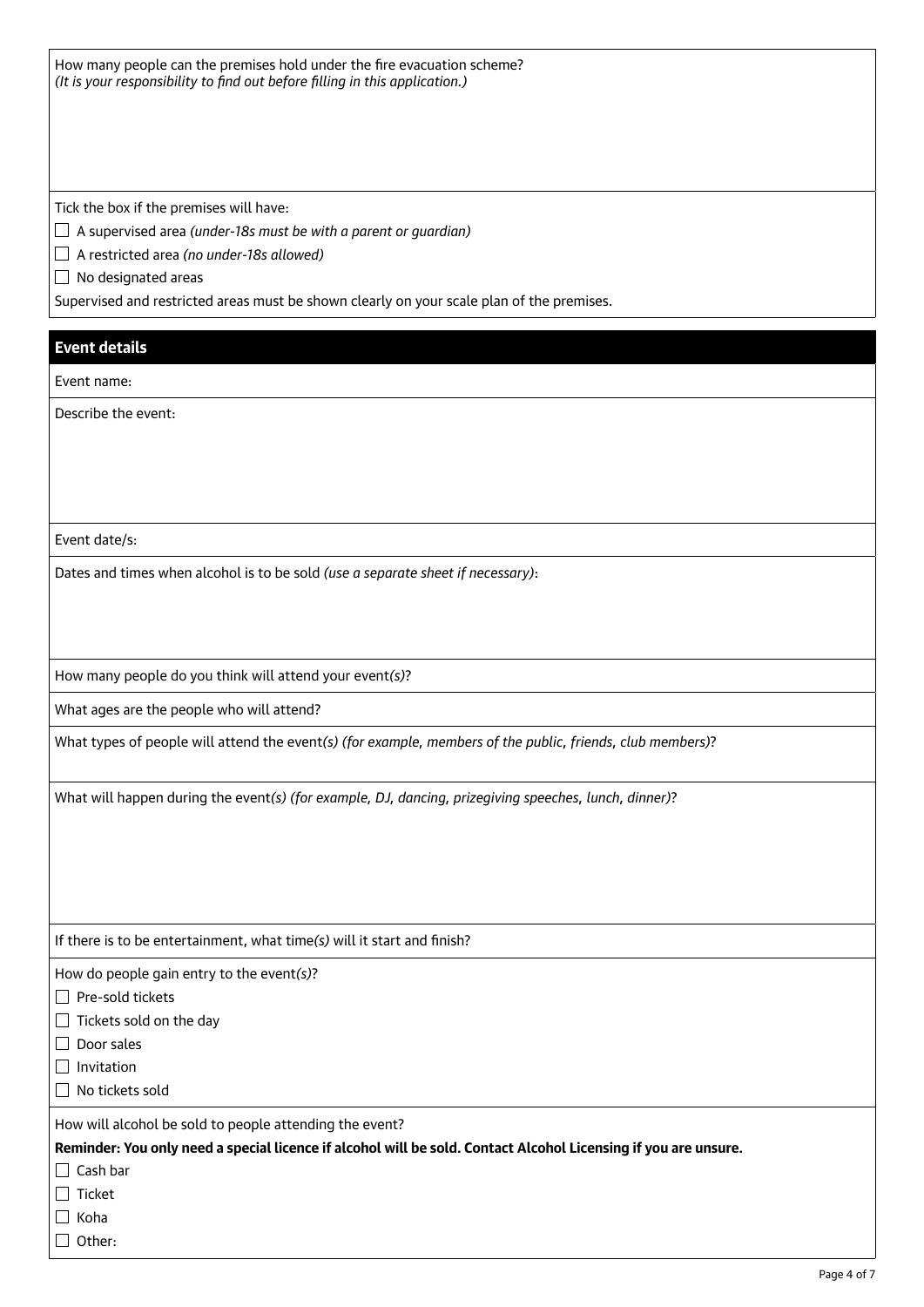Are products or services other than alcohol and food to be sold and supplied at the event?  $\Box$  Yes  $\Box$  No

If yes, what are the goods or services?

What type of containers will the alcohol be sold in *(for example, glass bottle, cans, plastic cups)*?

## **Conditions for on-site special licence**

What food will be available? *(List at least three types of substantial food. Note: Chips and nuts are not substantial.)*

What non-alcoholic drinks will be available?

What low-alcohol beverages (1.15%-2.5%) will be available?

Describe the range and type of alcoholic beverages that will be available:

Describe how and where free drinking water is to be available: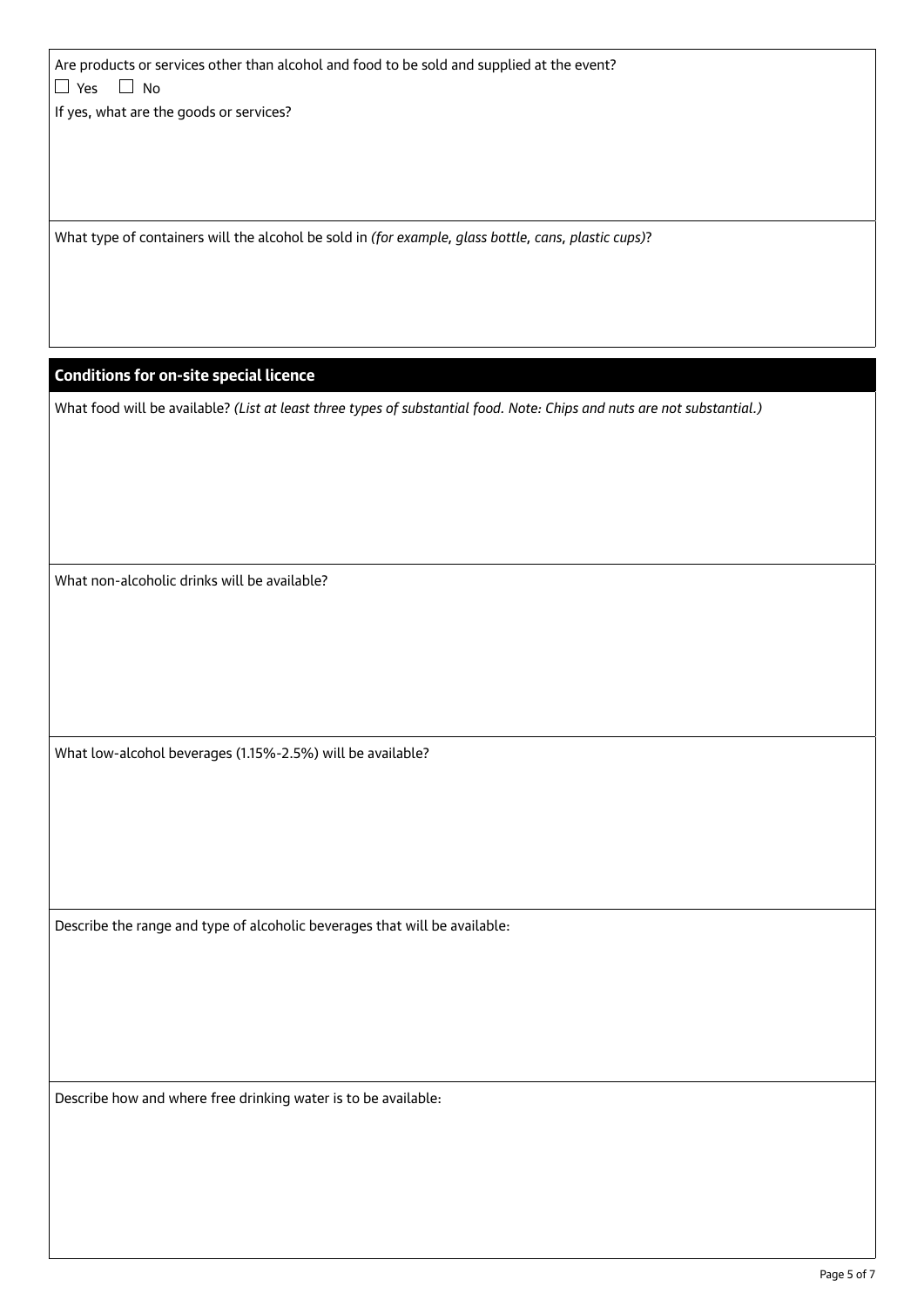Describe the experience and training of the manager or person in charge, relevant to the sale and supply of alcohol:

What actions does the applicant propose to take to make sure the event complies with the Act *(for example, staff training, security)*?

What other actions will the manager or person in charge take to promote responsible alcohol consumption?

What actions does the applicant propose to take to make sure minors (people under 18 years) and intoxicated people are not supplied alcohol?

**Please note:** The New Zealand Police and the Medical Officer of Health are required by the Sale and Supply Act 2012 to make enquiries into the application which includes the suitability of the applicant. The Police inform the District Licensing Committee of any convictions or concerns involving the applicant. Should there be concerns the applicant will also be advised.

| Dated at (place): |                        | on (date): |
|-------------------|------------------------|------------|
| Print name:       | Applicant's signature: |            |

## Privacy statement

Information you provide in this application and any supporting documents will be used by Wellington City Council (WCC) to process your application under the Sale and Supply of Alcohol Act 2012. This information will be made available to the public upon request, and will be shared with the Wellington District Licencing Committee, the Police and WCC's Licencing Inspectors.

This information may form part of a public hearing or other consideration of your application before the Wellington District Licencing Committee, and may be used in the Committee's decision on your application. The decision will be made publicly available.

WCC is required to keep a statutory register of all alcohol licence applications. Anyone can request a copy of information held on the register from [SecretaryDLC@wcc.govt.nz](mailto:SecretaryDLC%40wcc.govt.nz?subject=). The District Licencing Committee's decision on applications can be found at [www.nzlii.org](mailto:www.nzlii.org?subject=). WCC is required to report statistics about applications to the Alcohol Regulatory and Licencing Authority. Any member of the public may request access to this information under the Local Government Official Information and Meetings Act 1987. This information may also be used or shared for other purposes in line with the Privacy Act 2020. You have the right to see and correct personal information that WCC holds about you, and you can do so by contacting [info@wcc.govt.nz](mailto:info%40wcc.govt.nz?subject=).